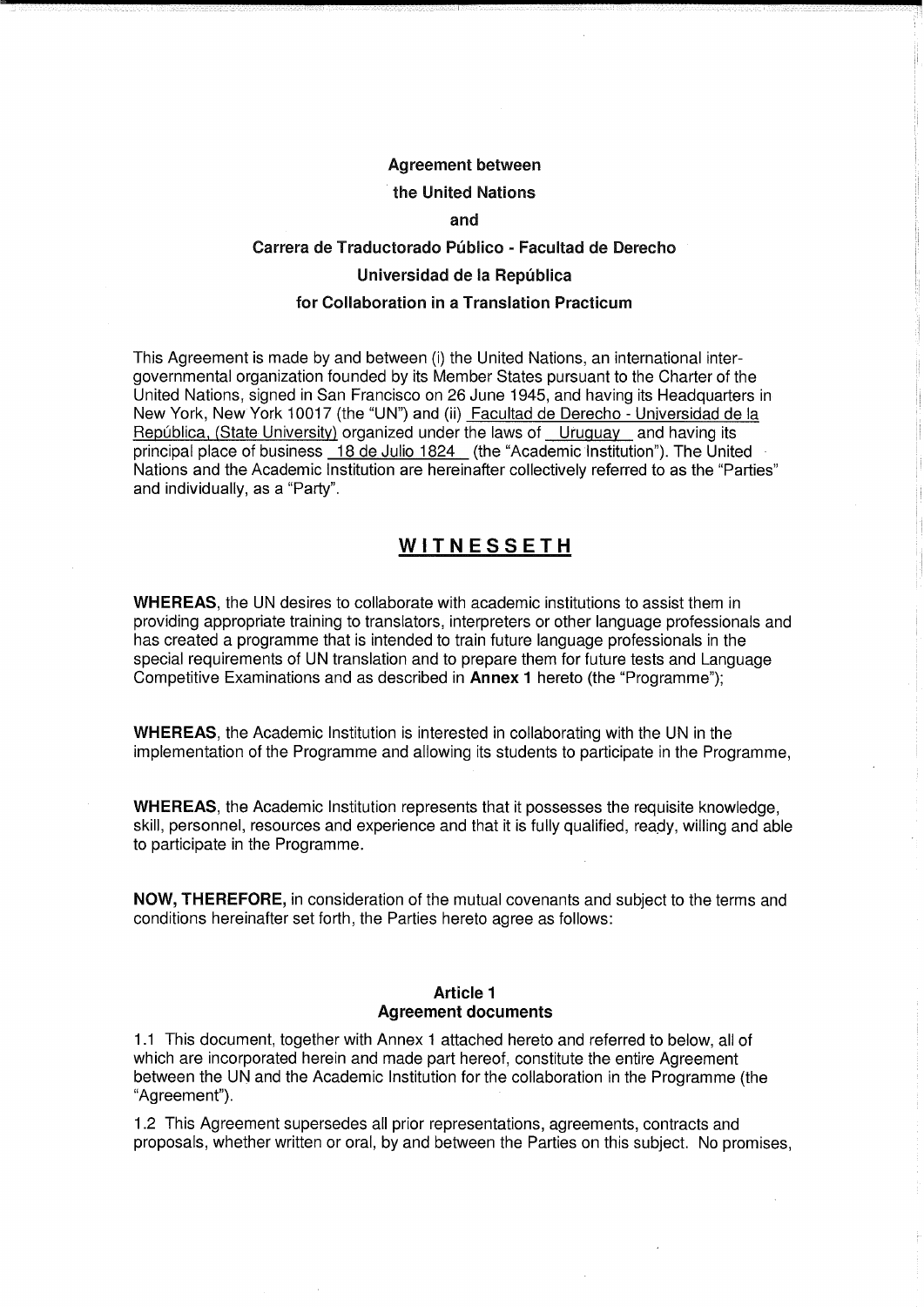understandings, obligations or agreements, oral or otherwise, relating to the subject matter hereof exist between the Parties except as herein expressly set forth.

1.3 Any notice, document or receipt issued in connection with this Agreement shall be consistent with the terms and conditions of this Agreement and, in case of any ambiguity, discrepancy or inconsistency, the terms and conditions of this Agreement shall prevail.

### Article 2 Effective date and term of Agreement

2.1 This Agreement shall take effect on the date both Parties have signed this Agreement, or if the Parties have signed it on different dates, the date of the later signature (the "Effective Date").

2.2 This Agreement shall remain in effect for a period of two years from the Effective Date, unless earlier terminated in accordance with the terms of this Agreement.

## Article 3 Description of the Programme

3.1 The Programme is intended to train future translators and other language professionals by coaching them for a full semester through a series of remotely managed activities, remote translation exercises and remote feedback sessions, with the aid of the University's coordinator. The main components of the Programme are as follows:

- (a) Welcoming video-conference with students and the University coordinator to explain basic guidelines and available tools and resources, to be hosted and moderated by United Nations Translation Services of the Department for General Assembly and Conference Management;
- (b) Induction Programme and mandatory training sessions executed by UN staff translators and revisers;
- (c) Online multiple choice exercises, executed and monitored by UN staff translators and revisers based on mandatory reading material;
- (d) Translation of UN documents by University students, with guidance from their University coordinator;
- (e) Revision of translations by UN staff translators and revisers;
- (f) Remote feedback sessions with students executed by UN staff translators and revisers based on the texts revised;
- (g) Participation in Departmental videoconferences, as deemed appropriate.
- 3.2 The number of participants will be determined based on resources available.

# Article 4

# Representations and warranties of the Academic Institution

- 4.1 The Academic Institution represents and warrants that:
- 4.1.1 It is duly organized, validly existing and in good standing;
- 4.1.2 It has all necessary power and authority to execute and perform this Agreement;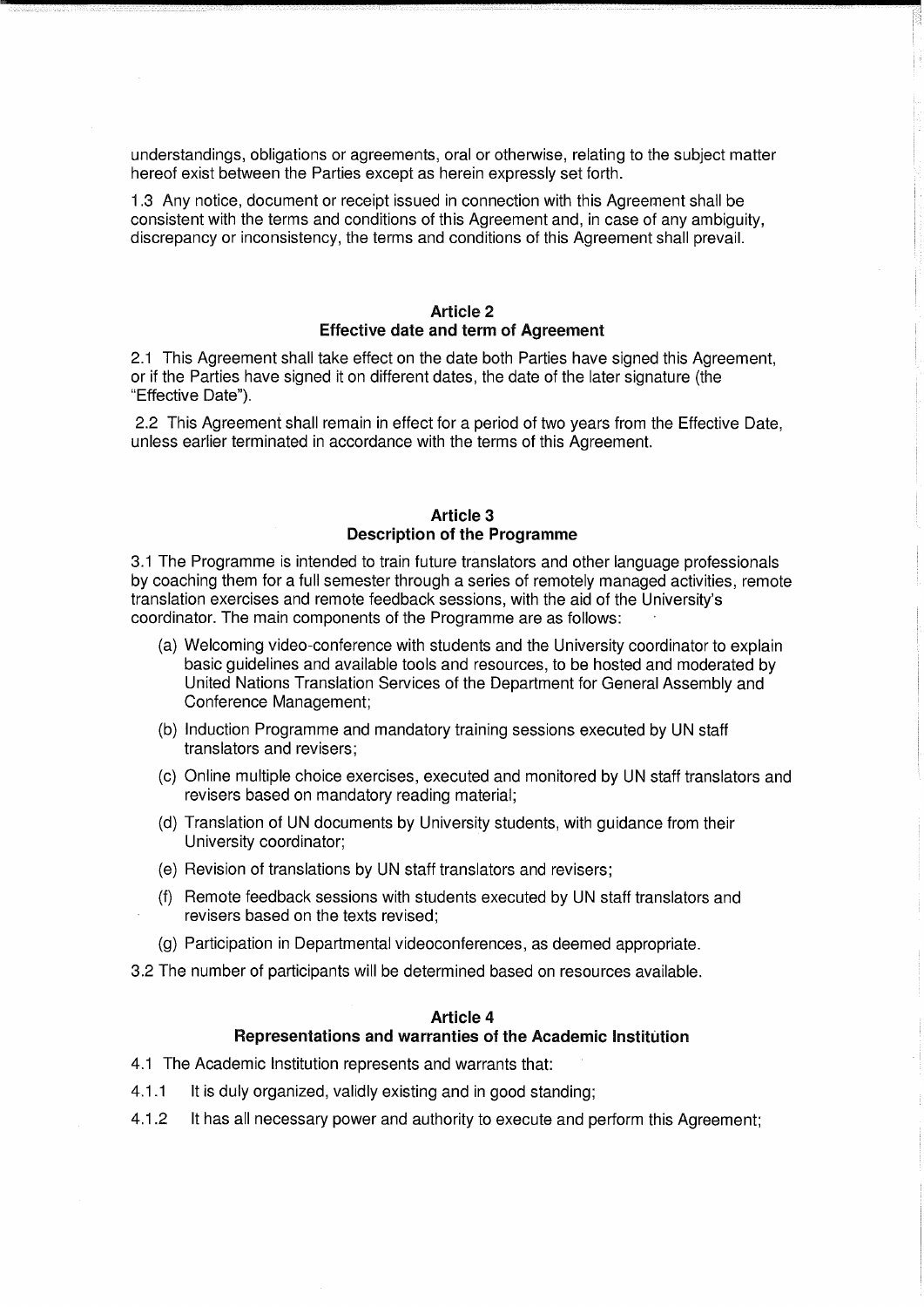4.1.3 The execution and performance of this Agreement will not cause it to violate or breach any provision in its charter, certificate of incorporation, by-laws, partnership agreement, trust agreement or other constituent agreement or instrument;

4.2 The Academic Institution shall supervise and be fully responsible and liable for its personnel, employees, officials, agents, servants, and representatives ("Personnel") and for their compliance with the terms and conditions of this Agreement. The Academic Institution shall ensure that all Personnel engaged in the Programme under this Agreement are qualified, reliable, competent, properly trained, and conform to the highest standards of moral and ethical conduct.

4.3 The Academic Institution shall be fully responsible and liable for, and the UN shall not be liable for:

4.3.1 Any action, omission, negligence or misconduct of the Academic Institution or its Personnel and students;

4.3.2 Any insurance coverage which may be necessary or desirable for the purpose of this Agreement;

4.3.3 Any costs, expenses, or claims associated with any illness, injury, death or disability of the Academic Institution's Personnel and students. The obligations under this Article 4 do not lapse upon expiration or termination of this Agreement.

## Article 5 Responsibilities of the United Nations

5.1 Subject to applicable United Nations regulations and rules, the United Nations shall:

(a) Provide the University with necessary training and informational material, and, via video-conference or similar technology, host and moderate a welcoming videoconference and induction programme for students and coordinators to explain basic guidelines and available tools and resources;

(b) Provide each participating student with a total of 20,000 words for ad honorem translation during the semester, with subsequent revision by and feedback from United Nations Translation Services;

(c) Notify the University when each participating student has concluded translating the 20,000 words assigned to him or her.

## Article 6 Responsibilities of the University

The University shall:

(a) Ensure that participating students are enrolled in a University degree programme;

(b) Ensure that all translation assignments provided to the University are completed thoroughly and in a timely manner;

(c) Ensure that participating students are informed that participation in the Programme does not guarantee employment by the United Nations and that participants interested in becoming staff members or contractors of the Organization will be required to undergo the same selection exercises as other individuals seeking employment by the United Nations;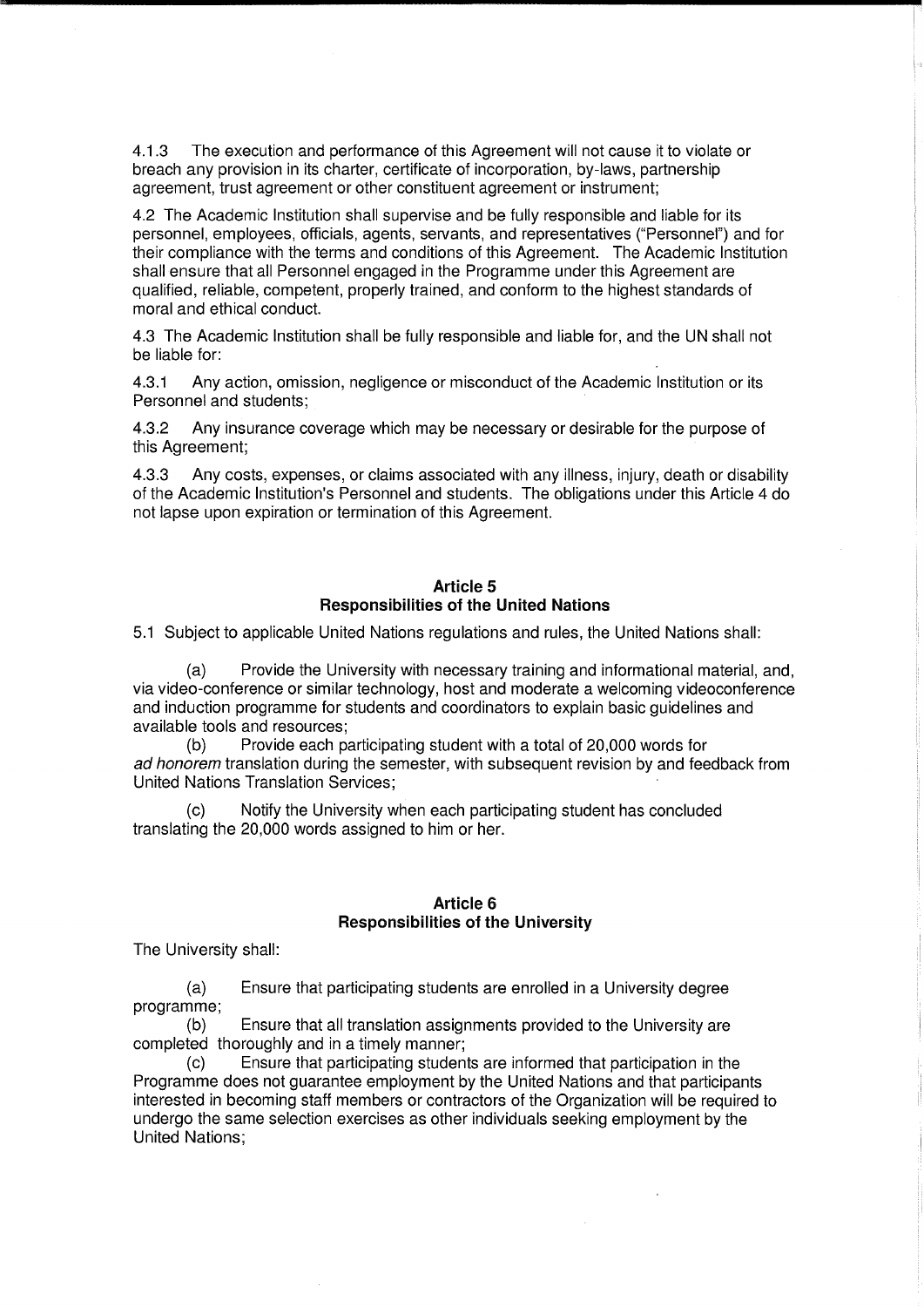(d) Ensure that a University coordinator is designated to provide guidance and feedback to participating students.

## Article 7 Financial Arrangements

Each Party shall be responsible for bearing its own costs under this Agreement.

#### Article 8 Indemnification

8.1 The Academic Institution shall indemnify, defend, and hold and save harmless, the UN, and its officials, agents and employees, from and against all suits, proceedings, claims, demands, losses and liability of any kind or nature brought by any third party against the UN, including, but not limited to, all litigation costs and expenses, attorney's fees, settlement payments and damages, based on, arising from, or relating to:

8.1.1 Allegations or claims that the possession of or use by the UN of any patented device, any copyrighted material or any services provided to the UN under the terms of the Agreement, in whole or in part, separately or in a combination contemplated or otherwise specifically approved by the Academic Institution, constitutes an infringement of any patent, copyright, trademark, or other intellectual property right of any third party;

8.1.2 Any acts or omissions of the Academic Institution, or anyone directly or indirectly employed by it, in the performance of the Agreement, which give rise to legal liability to anyone not a party to the Agreement, including, without limitation, claims and liability in the nature of a claim for workers' compensation.

8.2 The UN shall advise the Academic Institution about any such suits, proceedings, claims, demands, losses or liability within a reasonable period of time after having received actual notice thereof. The Academic Institution shall have sole control of the defense of any such suit, proceeding, claim or demand and of all negotiations in connection with the settlement or compromise thereof, except with respect to the assertion or defense of the privileges and immunities of the UN or any matter relating thereto, which only the UN itself is authorized to assert and maintain. The UN shall have the right, at its own expense, to be represented in any such suit, proceeding, claim or demand by independent counsel of its own choosing.

8.3 The Academic Institution shall maintain for the entire term of the Agreement, for any extension thereof, and for a designated period following any termination of the Agreement, liability insurance adequate to cover any liability arising out of, or related to, the collaboration under this Agreement, as set forth in Articles 8.1 and 8.2 above.

## Article 9 Legal status of the Parties

9.1 Pursuant, inter alia, to the Charter of the United Nations and the Convention on the Privileges and Immunities of the United Nations, the United Nations, including its subsidiary organs, has full juridical personality and enjoys such privileges and immunities as are necessary for the independent fulfilment of its purposes.

9.2 Nothing contained in or relating to the Agreement shall be construed as establishing or creating between the Parties the relationship of employer and employee or of principal and agent. The officials, representatives, employees, agents, contractors or other personnel of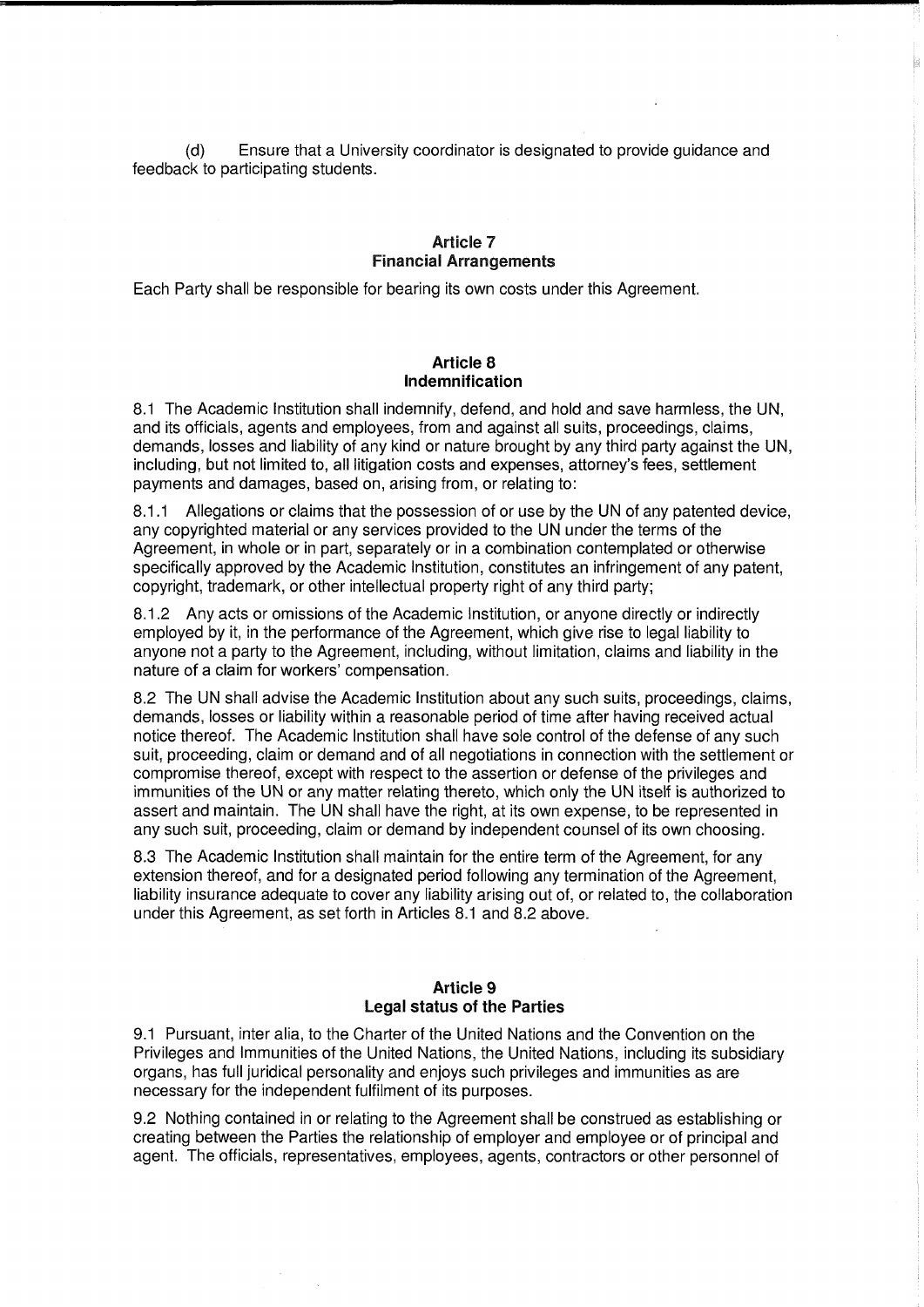either Party shall not be considered in any respect as being the officials, representatives, employees, agents, contractors or other personnel of the other Party, and each Party shall be solely responsible for all claims arising out of or relating to its engagement of such persons or entities.

9.3 This Agreement is not exclusive and does not limit the United Nations from concluding similar collaborations with other entities.

## Article 10 Intellectual property

10.1 Except as is otherwise expressly provided in writing in the Agreement, the UN shall be entitled to all intellectual property and other proprietary rights, including but not limited to patents, copyrights and trademarks, with regard to products, processes, inventions, ideas, know-how or documents and other materials which the Academic Institution or its Personnel, including the students, will have developed for the UN under the Agreement and which bear a direct relation to or are produced or prepared or collected in consequence of, or during the course of, the performance of the Agreement. The Academic Institution acknowledges and agrees that such products, documents and other materials constitute works made for the UN ("UN Products").

10.2 The UN does not and shall not claim any ownership interest thereto, and the Academic Institution grants to the UN a perpetual license to use, such intellectual property or other proprietary right, solely for the purposes of and in accordance with the requirements of the Agreement of such intellectual property or other proprietary rights:

10.2.1 That pre-existed the performance by the Academic Institution of its obligations under the Agreement;

10.2.2 That the Academic Institution may develop or acquire, or may have developed or acquired, independently of the performance of its obligations under the Agreement.

## Article 11 Publicity and use of the United Nations name or emblem

11.1 The Academic Institution shall not use the name and emblems of the United Nations in any manner without the prior written consent of the United Nations. In no event will authorization be granted for commercial purposes. Consent is hereby given to the Academic Institution to use the name of the United Nations, in the same manner that other programmes and courses offered by the Academic Institution are advertised, to inform potential or existing students that the project is in collaboration with the United Nations.

11.2 Subject to the prior express written approval of the United Nations, the Academic Institution may note in its promotional materials that it offers the Programme to its students in collaboration with the United Nations. Such publication should not, however, provide the impression that the Academic Institution is endorsed, or in any way part, of the United Nations.

11.3 Under no circumstances shall the Academic Institution use the emblem of the United Nations for commercial purposes.

## Article 12 **Confidentiality**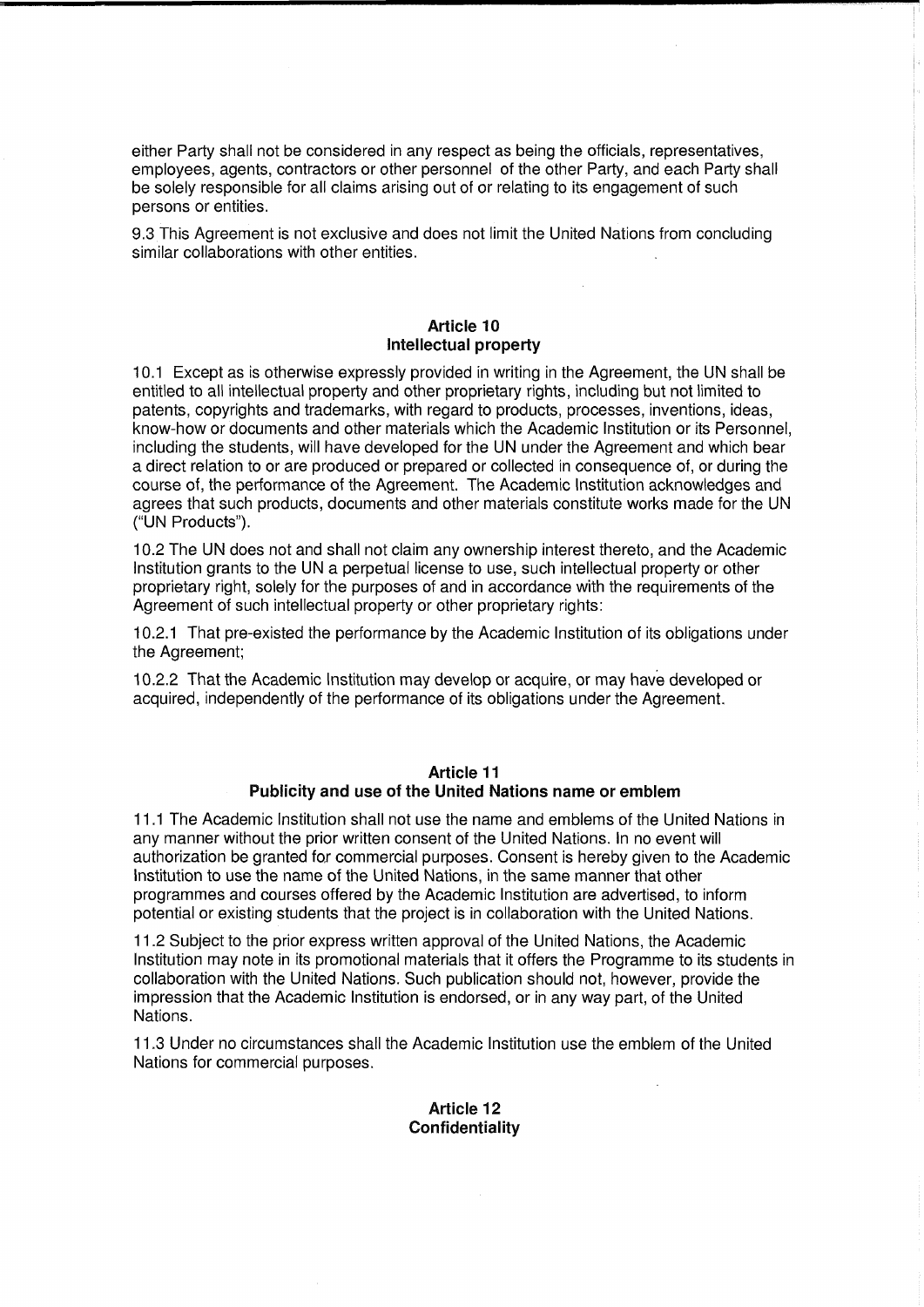Information that is considered confidential to a Party shall not be used without the authorization of the other Parties. In any event, such information shall not be used for profit.

## Article 13 **Termination**

Either Party may terminate the Agreement for any reason by providing a thirty (30) days written notice in advance to the other Party.

### Article 14 Settlement of disputes

14.1 AMICABLE SETTLEMENT: The Parties shall use their best efforts to amicably settle any dispute, controversy or claim arising out of the Agreement or the breach, termination or invalidity thereof. Where the Parties wish to seek such an amicable settlement through conciliation, the conciliation shall take place in accordance with the Conciliation Rules then obtaining of the United Nations Commission on International Trade Law ("UNCITRAL") or according to such other procedure as may be agreed between the Parties in writing.

14.2 ARBITRATION: Any dispute, controversy, or claim between the Parties arising out of the Agreement or the breach, termination, or invalidity thereof, unless settled amicably under Article 14.1, above, within sixty (60) days after receipt by one Party of the other Party's written request for such amicable settlement, shall be referred by either Party to arbitration in accordance with the UNCITRAL Arbitration Rules then obtaining. The decisions of the arbitral tribunal shall be based on general principles of international commercial law. The arbitral tribunal shall be empowered to order the return or destruction of goods or any property, whether tangible or intangible, or of any confidential information provided under the Agreement, order the termination of the Agreement or order that any other protective measures be taken with respect to the goods, services or any other property, whether tangible or intangible, or of any confidential information provided under the Agreement, as appropriate, all in accordance with the authority of the arbitral tribunal pursuant to Article 26 ("Interim measures") and Article 34 ("Form and effect of the award") of the UNCITRAL Arbitration Rules. The arbitral tribunal shall have no authority to award punitive damages. In addition, unless otherwise expressly provided in the Agreement, the arbitral tribunal shall have no authority to award interest in excess of the London Inter-Bank Offered Rate ("LIBOR") then prevailing and any such interest shall be simple interest only. The Parties shall be bound by any arbitration award rendered as a result of such arbitration as the final adjudication of any such dispute, controversy or claim.

## Article 15 Privileges and immunities

Nothing in or relating to the Contract shall be deemed a waiver, express or implied, of any of the privileges and immunities of the UN, including its subsidiary organs.

> Article 16 Notices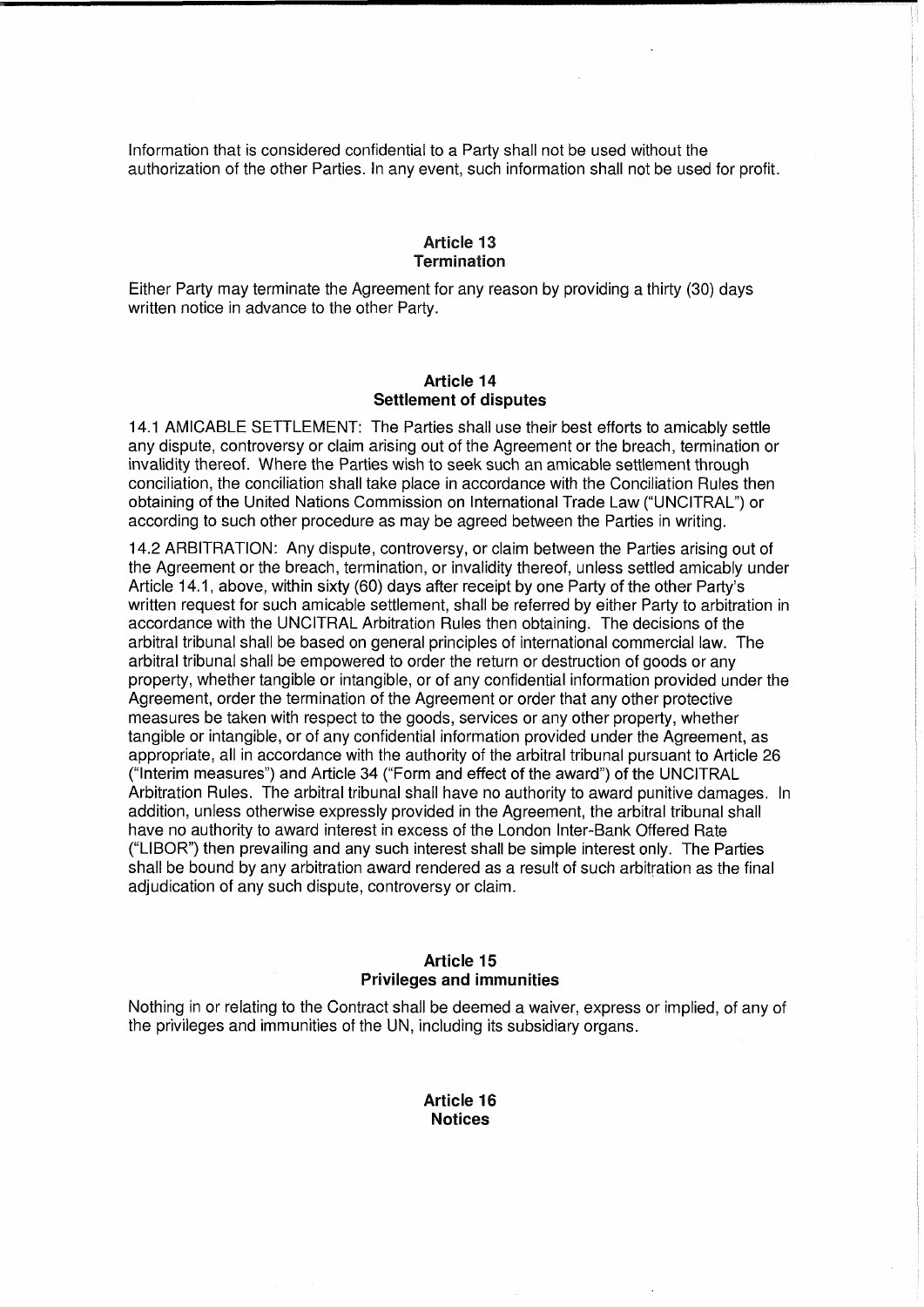16.1 Except as otherwise specified in this Agreement, all notices and other communications between the Parties required or contemplated under this Agreement shall be in writing and shall be delivered either by:

16.1.1 Personal delivery;

16.1.2 Recognized overnight delivery service;

16.1.3 Postage prepaid, return receipt requested, certified mail; or

16.1.4 Confirmed facsimile, transmitted to the Party for whom such notice or communication is intended, at the address or facsimile number shown below, or such other address or number as the intended recipient previously shall have designated by written notice given pursuant to this Agreement:

If to the Academic Institution:

Facultad de Derecho - Universidad de la República (18 de Julio 1824) Attn: T.P. Federico Brum e-mail: federico.brum@fder.edu.uy

If to the UN:

United Nations Headquarters STS/DGACM 405 East 42nd Street Room: AB-1101B New York, NY 10017 U.S.A. Attn: Mr. Juan Pedreyra e-mail: pedreyra@un.org

16.2 Notices and other communications required or contemplated by this Agreement that are delivered by mail or recognized overnight delivery service shall be effective on the date they are officially recorded by the postal or delivery service as delivered to (or refused by) the intended recipient by return receipt or equivalent. Such notices and other communications delivered by facsimile shall be deemed to have been delivered to and received by the addressee, and shall be effective, on the date indicated on the facsimile confirmation. Such notices and other communications delivered in person shall be effective on the date of actual receipt.

#### Article 17 Miscellaneous

17.1 No terms or provisions of this Agreement shall be deemed waived and no breach excused, unless such waiver or excuse shall be in writing and signed by the Party giving the waiver or excuse. No consent to, or excuse or waiver of, a breach of this Agreement shall constitute a consent to, or excuse or waiver of, any other subsequent breach.

17.2 If any provision of this Agreement shall be held to be invalid, illegal or unenforceable, the validity, legality and enforceability of the remaining provisions shall not in any way be affected or impaired.

17.3 Headings and titles used in this Agreement are for reference purposes only and shall not be deemed a part of this Agreement for any purpose whatsoever.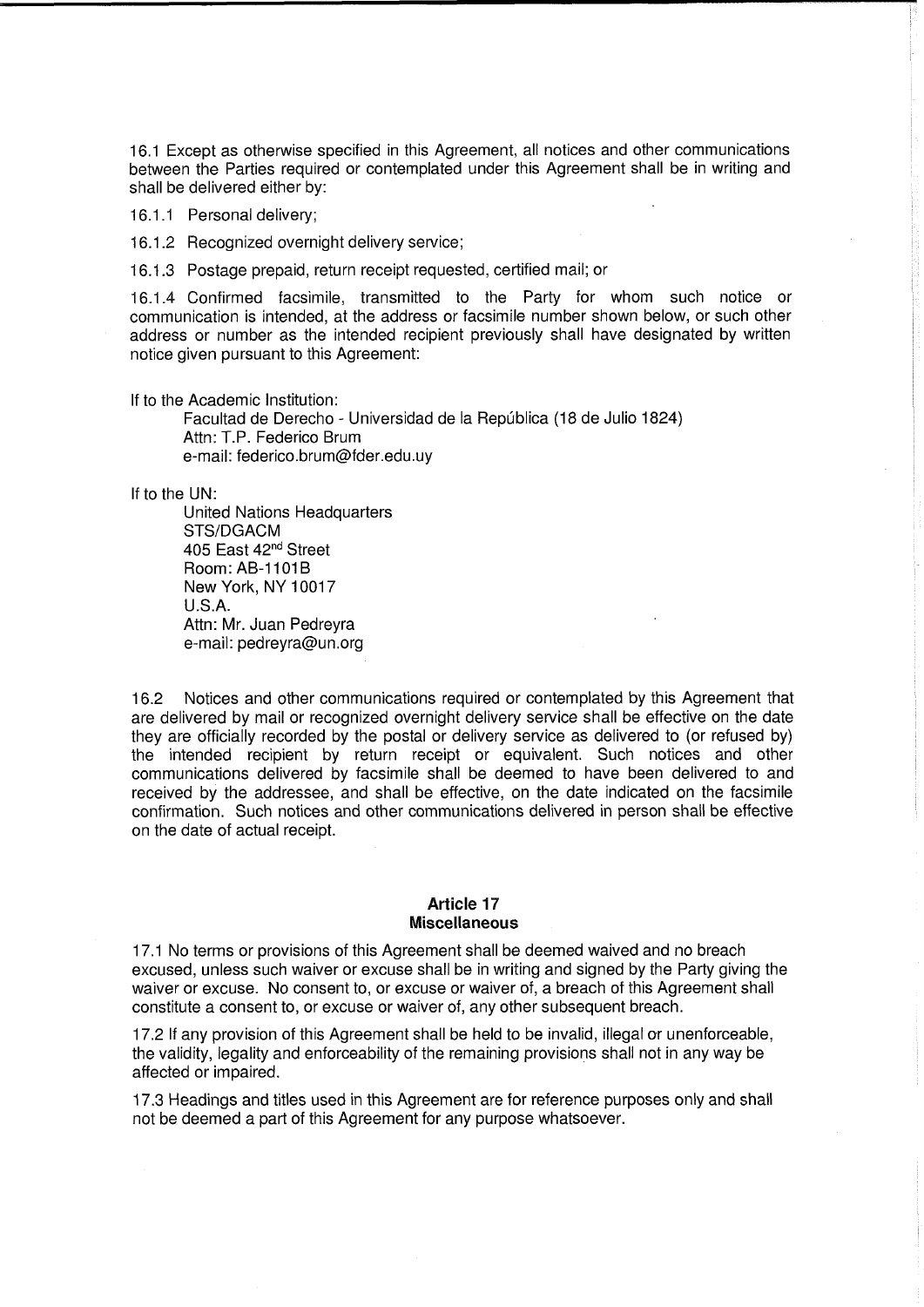17.4 This Agreement may be executed in two (2) counterparts, each of which shall be deemed an original and all of which taken together shall be deemed to constitute one and the same instrument.

17.5 Unless the context otherwise clearly indicates, all references to the singular herein shall include the plural and vice versa.

17.6 This Agreement and everything herein contained shall inure to the benefit of, and be binding upon, the Parties and their respective successors and permitted assigns. No other person shall be a third party beneficiary hereof or have or be entitled to assert rights or benefits hereunder.

IN WITNESS WHEREOF, the Parties have, through their authorized representatives, executed this Agreement on the date herein below written.

FOR FACULTAD DE DERECHO UdelaR

By:  $f(t)$ 

By:  $\frac{1}{2}$   $\frac{1}{2}$   $\frac{1}{2}$   $\frac{1}{2}$  Name: Prof Dr. Juan Andrés Ramírez<br>Title: Dean

Title:

Date: D ate:

the company<br>The Company of the Company of the Company of the Company of the Company of the Company of the Company of the <br>The Company of the Company of the Company of the Company of the Company of the Company of the Compan ./"

FOR THE UNITED NATIONS

Bv:

T. Bartsiotas  $N$ ame:

a Controller Title:  $\angle$